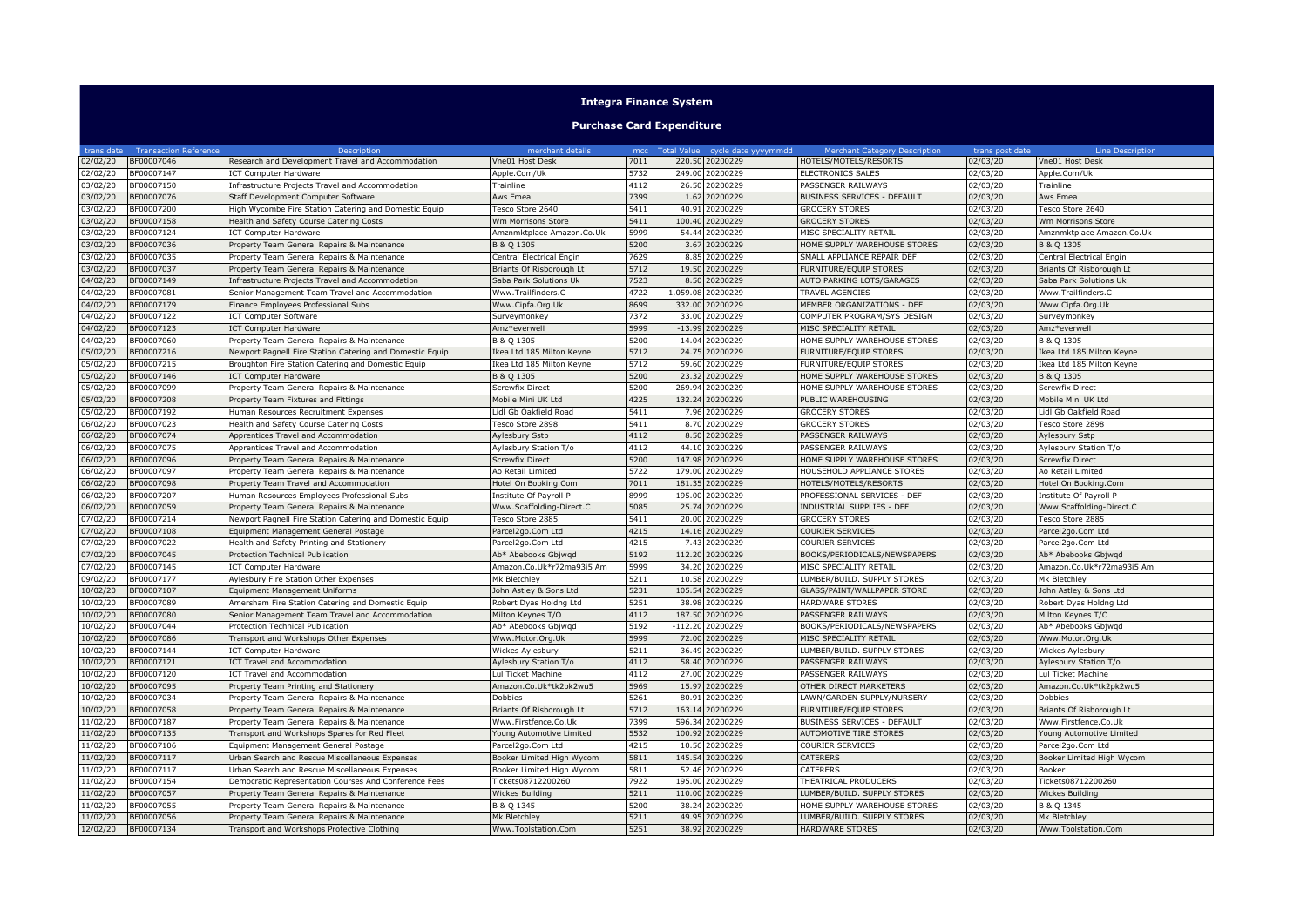| 12/02/20<br>BF00007134             | Transport and Workshops Protective Clothing                                                        | Www.Toolstation.Com                        | 5251 | 9.96      | 20200229 | HARDWARE STORES                 | 02/03/20              | bump cap & helmet                          |
|------------------------------------|----------------------------------------------------------------------------------------------------|--------------------------------------------|------|-----------|----------|---------------------------------|-----------------------|--------------------------------------------|
| 12/02/20<br>BF00007042             | Protection Technical Publication                                                                   | Super Book Deals                           | 5942 | 81.54     | 20200229 | <b>BOOK STORES</b>              | 02/03/20              | Super Book Deals                           |
| 12/02/20<br>3F00007143             | ICT Computer Hardware                                                                              | Amznmktplace                               | 5999 | 23.99     | 0200229  | MISC SPECIALITY RETAIL          | 02/03/20              | Amznmktplace                               |
| 13/02/20<br>3F00007189             | Urban Search and Rescue Miscellaneous Expenses                                                     | 3rd Light Ltd                              | 5999 | 121.00    | 20200229 | MISC SPECIALITY RETAIL          | 02/03/20              | 3rd Light Ltd                              |
| 13/02/20<br>3F00007190             | Urban Search and Rescue Miscellaneous Expenses                                                     | Airsoft World                              | 5999 | 33.75     | 20200229 | MISC SPECIALITY RETAIL          | 02/03/20              | Airsoft World                              |
| 13/02/20<br>BF00007133             | Transport and Workshops Spares for Lease Cars                                                      | Dvla Vehicle Tax                           | 9311 | 262.50    | 0200229  | <b>TAX PAYMENTS</b>             | 02/03/20              | Dvla Vehicle Tax                           |
| 13/02/20<br>BF00007132             | Staff Development Staff Training Fees                                                              | Premier Inn44019550                        | 3811 | 661.4     | 0200229  | Premier Inr                     | 02/03/20              | Premier Inn44019550                        |
| 13/02/20<br>BF00007116             | Urban Search and Rescue Dog Handling Costs                                                         | Pets At Home Ltd                           | 5995 | 26.90     | 20200229 | PET STORES/FOOD & SUPPLY        | 02/03/20              | Pets At Home Ltd                           |
| 13/02/20<br>3F00007021             | Health and Safety Course Catering Costs                                                            | Martin Mccoll                              | 5499 | 7.70      | 20200229 | MISC FOOD STORES - DEFAULT      | 02/03/20              | Martin Mccoll                              |
| 13/02/20<br>3F00007043             | Protection Technical Publication                                                                   | Foreign Exchange Fee                       | 0000 | 2.24      | 0200229  | MISSING MERCHANT CATEGORY       | 02/03/20              | Foreign Exchange Fee                       |
| 13/02/20<br>BF00007167             | Senior Management Team Travel and Accommodation                                                    | Thetrainline.Com                           | 4112 | 21.92     | 0200229  | PASSENGER RAILWAYS              | 02/03/20              | Thetrainline.Com                           |
| 13/02/20<br>3F00007142             | <b>ICT Computer Hardware</b>                                                                       | Amznmktplace Amazon.Co.Uk                  | 5999 | 71.97     | 0200229  | MISC SPECIALITY RETAIL          | 02/03/20              | Amznmktplace Amazon.Co.Uk                  |
| 13/02/20<br>BF00007119             | <b>ICT Computer Hardware</b>                                                                       | Amznmktplace                               | 5999 | 46.19     | 20200229 | MISC SPECIALITY RETAIL          | 02/03/20              | Amznmktplace                               |
| 13/02/20<br>BF00007033             | Property Team General Repairs & Maintenance                                                        | B & Q 1305                                 | 5200 | 49.45     | 0200229  | HOME SUPPLY WAREHOUSE STORES    | 02/03/20              | B & Q 1305                                 |
| 13/02/20<br>BF00007053             | Property Team General Repairs & Maintenance                                                        | Brinnick Locksmiths&se                     | 7399 | 60.5      | 0200229  | BUSINESS SERVICES - DEFAULT     | 02/03/20              | Brinnick Locksmiths&se                     |
| 13/02/20<br>3F00007054             | Property Team General Repairs & Maintenance                                                        | Wickes Bletchley                           | 5200 | 30.30     | 0200229  | HOME SUPPLY WAREHOUSE STORES    | 02/03/20              | <b>Wickes Bletchley</b>                    |
| 14/02/20<br>BF00007188             | Operational Training Water Awareness Training                                                      | Anglo Access                               | 5047 | 494.16    | 0200229  | LAB/MED/HOSPITAL EQUIPMENT      | 02/03/20              | Anglo Access                               |
| 14/02/20<br>BF00007178             | Finance Employees Professional Subs                                                                | Www.Aat-Org.Uk                             | 8931 | 99.0      | 0200229  | ACCOUNTANTS/AUDITORS/BOOKPR     | 02/03/20              | Www.Aat-Org.Uk                             |
| BF00007152<br>14/02/20             | Senior Management Team Courses And Conference Fees                                                 | Www.Thelawsociety.Org.                     | 3699 | 174.00    | 0200229  | MEMBER ORGANIZATIONS - DEF      | 02/03/20              | Www.Thelawsociety.Org.                     |
| 14/02/20<br>3F00007153             | Senior Management Team Subsistence                                                                 | Ikea Ltd 461 Reading Ikea                  | 5712 | 8.65      | 20200229 | FURNITURE/EQUIP STORES          | 02/03/20              | Ikea Ltd 461 Reading Ikea                  |
| 14/02/20<br>BF00007094             | Property Team General Repairs & Maintenance                                                        | Doorfurnituredirec                         | 5251 | 15.96     | 0200229  | HARDWARE STORES                 | 02/03/20              | Doorfurnituredirec                         |
| 14/02/20<br>BF00007032             | Property Team General Repairs & Maintenance                                                        | B & Q 1305                                 | 5200 | 23.07     | 0200229  | HOME SUPPLY WAREHOUSE STORES    | 02/03/20              | B & Q 1305                                 |
| 14/02/20<br>BF00007206             | Procurement Travel and Accommodation                                                               | Doubletree Hotels                          | 3692 | 135.8     | 0200229  | DOUBLETREE HOTEL                | $\overline{02}/03/20$ | Doubletree Hotels                          |
| 16/02/20<br>BF00007193             | Prevention Operational Equipment                                                                   | Amznmktplace                               | 5999 | 41.9      | 20200229 | MISC SPECIALITY RETAIL          | 02/03/20              | Amznmktplace                               |
| 16/02/20<br>3F00007194             | Prevention Travel and Accommodatior                                                                | Thistle Poole Htl                          | 7011 | 82.0      | 0200229  | HOTELS/MOTELS/RESORTS           | 02/03/20              | Thistle Poole Htl                          |
| 17/02/20<br>3F00007025             | Staff Development Staff Training Fees                                                              | Paypal *west                               | 8249 | 975.0     | 0200229  | VOCATIONAL/TRADE SCHOOLS        | 02/03/20              | Paypal *west                               |
| 17/02/20<br>BF00007127             | Staff Development Staff Training Fees                                                              | Premier Inn44011570                        | 3811 | 269.96    | 0200229  | Premier Inn                     | 02/03/20              | Premier Inn44011570                        |
| 17/02/20<br>BF00007131             | Transport and Workshops Spares for Red Fleet                                                       | Ch Morgan                                  | 8911 | 40.28     | 0200229  | ARCHITECTURAL/ENG/SURVEY        | 02/03/20              | Ch Morgan                                  |
| 17/02/20<br>3F00007128             |                                                                                                    |                                            | 3811 | $-661.44$ | 20200229 |                                 | 02/03/20              |                                            |
| 17/02/20<br>BF00007129             | Staff Development Staff Training Fees<br>Staff Development Staff Training Fees                     | Premier Inn44019550<br>Premier Inn44011570 | 3811 | 608.9     | 0200229  | Premier Inn<br>Premier Inn      | 02/03/20              | Premier Inn44019550<br>Premier Inn44011570 |
| 17/02/20<br>3F00007073             | Staff Development Computer Software                                                                | Siteground Hosting                         | 4816 | 89.8      | 0200229  | ELECTRONIC COMMERCE/INFO. SERVI | 02/03/20              | Siteground Hosting                         |
| 17/02/20<br>3F00007166             | Senior Management Team Travel and Accommodation                                                    | Thetrainline.Com                           | 4112 | 265.4     | 0200229  | PASSENGER RAILWAYS              | 02/03/20              | Thetrainline.Com                           |
| 17/02/20<br>3F00007165             |                                                                                                    |                                            | 7523 | 10.38     | 0200229  | AUTO PARKING LOTS/GARAGES       | 02/03/20              |                                            |
| 17/02/20<br>BF00007183             | Senior Management Team Travel and Accommodation<br>Senior Management Team Travel and Accommodation | Mkc Parking Ringgo<br>Thetrainline.Com     | 4112 | 216.6     | 0200229  | PASSENGER RAILWAYS              | 02/03/20              | Mkc Parking Ringgo<br>Thetrainline.Com     |
| 17/02/20<br>BF00007093             | Property Team General Repairs & Maintenance                                                        | Amazon.Co.Uk*j03y24qd5 Am                  | 5999 | 43.99     | 0200229  | MISC SPECIALITY RETAIL          | 02/03/20              | Amazon.Co.Uk*j03y24qd5 Am                  |
| 17/02/20<br>3F00007051             | Property Team General Repairs & Maintenance                                                        | Mk Bletchley                               | 5211 | 59.98     | 0200229  | LUMBER/BUILD. SUPPLY STORES     | 02/03/20              | Mk Bletchley                               |
| 17/02/20<br>3F00007052             |                                                                                                    |                                            | 5211 | 110.00    | 20200229 | LUMBER/BUILD. SUPPLY STORES     | 02/03/20              |                                            |
| 17/02/20<br>BF00007051             | Property Team General Repairs & Maintenance                                                        | Wickes Building                            | 5211 | 27.00     | 0200229  | LUMBER/BUILD. SUPPLY STORES     |                       | <b>Wickes Building</b>                     |
| 18/02/20<br>BF00007130             | Property Team General Repairs & Maintenance<br>Transport and Workshops Spares for Red Fleet        | Mk Bletchley<br>Mk Hydraulics Limited      | 8911 | 192.0     | 0200229  | ARCHITECTURAL/ENG/SURVEY        | 02/03/20<br>02/03/20  | Mk Bletchley<br>Mk Hydraulics Limited      |
| 3F00007105                         |                                                                                                    |                                            | 5099 | 474.24    | 0200229  | DURABLE GOODS - DEFAULT         |                       |                                            |
| 18/02/20<br>18/02/20<br>3F00007209 | Equipment Management Operational Equipment Redkite                                                 | W A Products Uk                            | 7011 | 88.00     | 20200229 | HOTELS/MOTELS/RESORTS           | 02/03/20<br>02/03/20  | W A Products Uk                            |
|                                    | Staff Development Travel and Accommodation                                                         | Three Ways House                           |      |           |          |                                 |                       | Three Ways House                           |
| 18/02/20<br>BF00007164             | Senior Management Team Travel and Accommodation                                                    | Trainline                                  | 4112 | 38.9      | 0200229  | PASSENGER RAILWAYS              | 02/03/20              | Trainline                                  |
| 18/02/20<br>BF00007030             | Property Team General Repairs & Maintenance                                                        | Art Office                                 | 5943 | 11.86     | 0200229  | STATIONERY STORES               | 02/03/20              | Art Office                                 |
| 18/02/20<br>BF00007031             | Property Team General Repairs & Maintenance                                                        | B & Q 1305                                 | 5200 | 17.54     | 20200229 | HOME SUPPLY WAREHOUSE STORES    | 02/03/20              | B & Q 1305                                 |
| 18/02/20<br>3F00007050             | Property Team General Repairs & Maintenance                                                        | B & Q 1345                                 | 5200 | 14.9      | 20200229 | HOME SUPPLY WAREHOUSE STORES    | 02/03/20              | B & Q 1345                                 |
| 19/02/20<br>3F00007186             | Property Team General Repairs & Maintenance                                                        | B & Q 1305                                 | 5200 | 44.00     | 0200229  | HOME SUPPLY WAREHOUSE STORES    | 02/03/20              | B & Q 1305                                 |
| 19/02/20<br>BF00007126             | Transport and Workshops Spares for Red Fleet                                                       | Rowse Electrical Whole                     | 5065 | 32.34     | 20200229 | ELECTRICAL PARTS/EQUIPMENT      | 02/03/20              | Rowse Electrical Whole                     |
| 19/02/20<br>3F00007126             | Transport and Workshops Spares for Red Fleet                                                       | Rowse Electrical Whole                     | 5065 | 13.25     | 0200229  | ELECTRICAL PARTS/EQUIPMENT      | 02/03/20              | carriage                                   |
| 19/02/20<br>3F00007104             | Equipment Management General Postage                                                               | Parcel2go.Com Ltd                          | 4215 | 10.56     | 20200229 | COURIER SERVICES                | 02/03/20              | Parcel2go.Com Ltd                          |
| 19/02/20<br>3F00007162             | Senior Management Team Travel and Accommodation                                                    | Lul Ticket Machine                         | 4112 | 9.80      | 20200229 | PASSENGER RAILWAYS              | 02/03/20              | Lul Ticket Machine                         |
| 19/02/20<br>3F00007163             | Senior Management Team Travel and Accommodation                                                    | Mkc Parking Ringgo                         | 7523 | 10.38     | 20200229 | AUTO PARKING LOTS/GARAGES       | 02/03/20              | Mkc Parking Ringgo                         |
| 19/02/20<br>3F00007182             | Senior Management Team Travel and Accommodation                                                    | Mkc Parking Ringgo                         | 7523 | 4.38      | 0200229  | AUTO PARKING LOTS/GARAGES       | 02/03/20              | Mkc Parking Ringgo                         |
| 19/02/20<br>3F00007092             | Property Team Travel and Accommodation                                                             | <b>Hilton Hotels</b>                       | 3504 | 350.00    | 20200229 | <b>HILTON</b>                   | 02/03/20              | <b>Hilton Hotels</b>                       |
| 19/02/20<br>3F00007029             | Property Team General Repairs & Maintenance                                                        | B & Q 1305                                 | 5200 | 5.97      | 20200229 | HOME SUPPLY WAREHOUSE STORES    | $\overline{02}/03/20$ | B & Q 1305                                 |
| 19/02/20<br>3F00007049             | Property Team General Repairs & Maintenance                                                        | <b>Wickes Building</b>                     | 5211 | $-110.0$  | 0200229  | LUMBER/BUILD. SUPPLY STORES     | 02/03/20              | <b>Wickes Building</b>                     |
| 20/02/20<br>BF00007072             | Apprentices Travel and Accommodation                                                               | Aylesbury Vale T/O                         | 4112 | 47.90     | 20200229 | PASSENGER RAILWAYS              | 02/03/20              | Aylesbury Vale T/O                         |
| BF00007199<br>20/02/20             | High Wycombe Fire Station Catering and Domestic Equip                                              | Highspeedtraining.Co.U                     | 8244 | 24.00     | 20200229 | BUSINESS/SECRETARIAL SCHOOL     | 02/03/20              | Highspeedtraining.Co.U                     |
| 20/02/20<br>3F00007140             | <b>ICT Computer Hardware</b>                                                                       | Www.Broadbandbuyer.Co.Uk                   | 5045 | 1,552.8   | 20200229 | COMPUTERS/PERIPHERALS/SOFTWARE  | 02/03/20              | Www.Broadbandbuyer.Co.Uk                   |
| 20/02/20<br>3F00007141             | <b>ICT Computer Hardware</b>                                                                       | Edmundson Electrical                       | 5065 | 11.20     | 20200229 | ELECTRICAL PARTS/EQUIPMENT      | 02/03/20              | <b>Edmundson Electrical</b>                |
| 21/02/20<br>3F00007125             | Transport and Workshops Operational Equipment                                                      | Boconline.Co.Uk                            | 5722 | 137.99    | 0200229  | HOUSEHOLD APPLIANCE STORES      | 02/03/20              | Boconline.Co.Uk                            |
| 21/02/20<br>BF00007079             | Senior Management Team Travel and Accommodation                                                    | Intu Midsummer                             | 7523 | 4.5(      | 20200229 | AUTO PARKING LOTS/GARAGES       | 02/03/20              | Intu Midsummer                             |
| 21/02/20<br>BF00007181             | Senior Management Team Travel and Accommodation                                                    | Greater Anglia T/o                         | 4112 | 24.50     | 20200229 | PASSENGER RAILWAYS              | 02/03/20              | Greater Anglia T/o                         |
| 21/02/20<br>BF00007139             | <b>ICT Computer Hardware</b>                                                                       | Amznmktplace                               | 5999 | 109.39    | 20200229 | MISC SPECIALITY RETAIL          | 02/03/20              | Amznmktplace                               |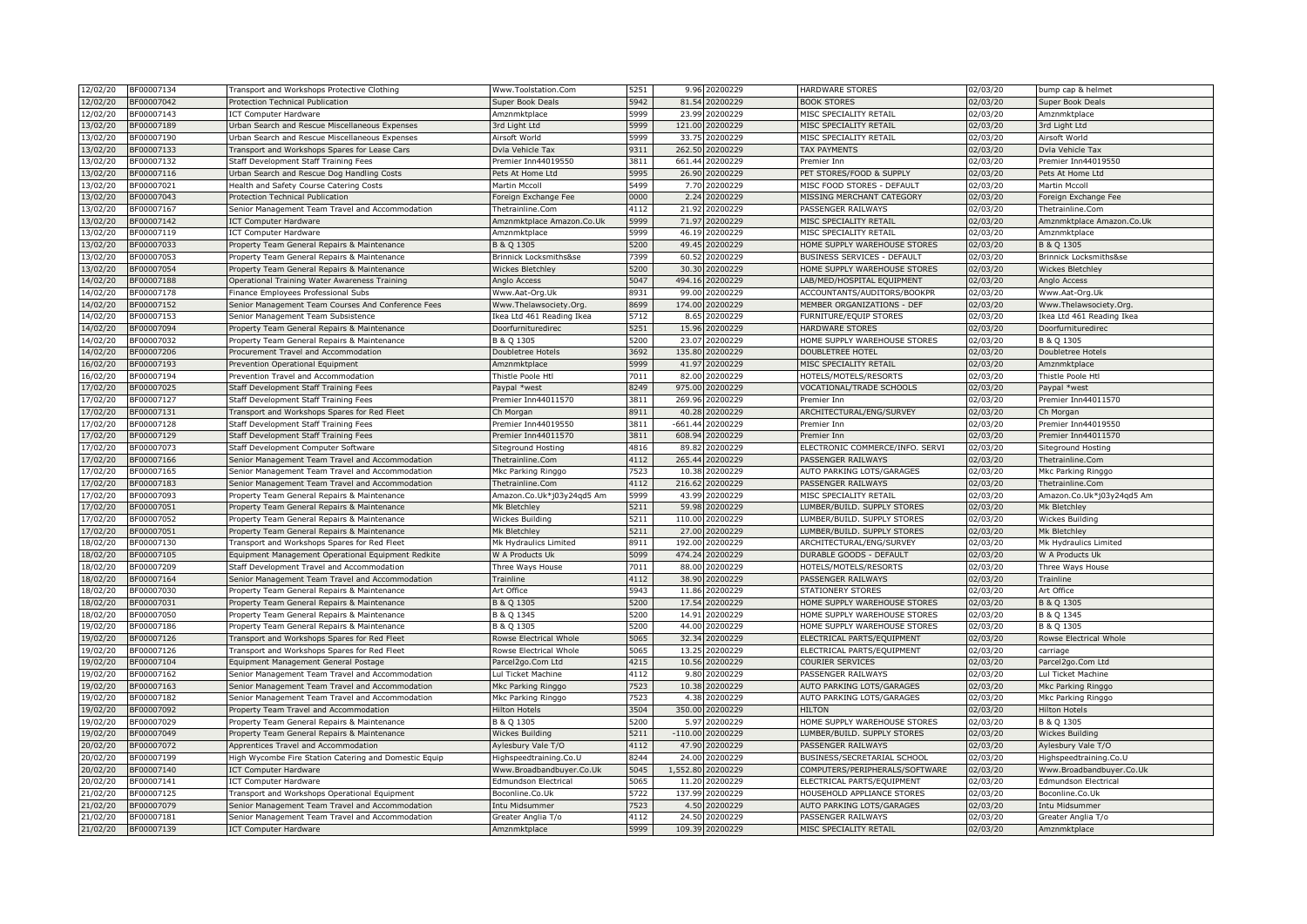| 21/02/20<br>BF00007151                           | Senior Management Team Miscellaneous Expenses           | The Law Society-Dom       | 8699         | 80.00           | 20200229             | MEMBER ORGANIZATIONS - DEF                                  | 02/03/20              | The Law Society-Dom                      |
|--------------------------------------------------|---------------------------------------------------------|---------------------------|--------------|-----------------|----------------------|-------------------------------------------------------------|-----------------------|------------------------------------------|
| 21/02/20<br>BF00007028                           | Property Team General Repairs & Maintenance             | Homebase                  | 5200         | 10.00           | 0200229              | HOME SUPPLY WAREHOUSE STORES                                | 02/03/20              | Homebase                                 |
| 3F00007113<br>22/01/20                           | Equipment Management Uniforms                           | <b>Next Directory</b>     | 5965         | $-28.00$        | 0200131              | COMBINATION CATALOG & RETAIL                                | 02/03/20              | Next Directory                           |
| 22/01/20<br>3F00007114                           | <b>Equipment Management Uniforms</b>                    | <b>Next Directory</b>     | 5965         | $-31.99$        | 20200131             | COMBINATION CATALOG & RETAIL                                | 02/03/20              | Next Directory                           |
| 22/02/20<br>BF00007176                           | Aylesbury Fire Station Other Expenses                   | Onkaar Home Essentials Lt | 5310         | 19.98           | 20200229             | DISCOUNT STORES                                             | 02/03/20              | Onkaar Home Essentials Lt                |
| 22/02/20<br>3F00007211                           | Reception Administration Printing and Stationery        | Amazon Prime*103n71dw5 Am | 5968         | 7.99            | 0200229              | CONTINUITY/SUBSCRIPTION MERCHT                              | 02/03/20              | Amazon Prime*103n71dw5 Am                |
| 22/02/20<br>BF00007138                           | <b>ICT Computer Hardware</b>                            | Amznmktplace Amazon.Co.Uk | 5999         | 48.8            | 0200229              | MISC SPECIALITY RETAIL                                      | $\overline{02}/03/20$ | Amznmktplace Amazon.Co.Uk                |
| 22/02/20<br>3F00007091                           | Property Team Travel and Accommodation                  | <b>Hilton Hotels</b>      | 3504         | 301.84          | 20200229             | HII TON                                                     | 02/03/20              | <b>Hilton Hotels</b>                     |
| 24/02/20<br>3F00007185                           | Property Team General Repairs & Maintenance             | Sportsdirect 210          | 5941         | 24.99           | 0200229              | SPORTING GOODS STORES                                       | 02/03/20              | Sportsdirect 210                         |
| 24/02/20<br>BF00007213                           | Broughton Fire Station Catering and Domestic Equip      | Tesco Store 2885          | 5411         | 62.0            | 0200229              | <b>GROCERY STORES</b>                                       | 02/03/20              | Tesco Store 2885                         |
| 24/02/20<br>3F00007148                           | Infrastructure Projects Travel and Accommodation        | Premier Inn 44536030      | 3811         | 105.00          | 0200229              | Premier Inn                                                 | 02/03/20              | Premier Inn 44536030                     |
| 24/02/20<br>3F00007196                           | <b>ESMCP Travel and Accommodation</b>                   | Thetrainline.Com          | 4112         | 49.8            | 0200229              | PASSENGER RAILWAYS                                          | 02/03/20              | Thetrainline.Com                         |
| 24/02/20<br>3F00007088                           | Amersham Fire Station Catering and Domestic Equip       | Robert Dyas Holdng Ltd    | 5251         | 121.46          | 20200229             | HARDWARE STORES                                             | 02/03/20              | Robert Dyas Holdng Ltd                   |
| 24/02/20<br>3F00007088                           | Beaconsfield Fire Station Catering and Domestic Equip   | Robert Dyas Holdng Ltd    | 5251         | 26.99           | 0200229              | HARDWARE STORES                                             | 02/03/20              | Beaconsfield Fire Station Catering Equip |
| 24/02/20<br>3F00007115                           | Urban Search and Rescue Dog Handling Costs              | Premier Inn44015030       | 3811         | 89.9            | 0200229              | Premier Inn                                                 | 02/03/20              | Premier Inn44015030                      |
| 24/02/20<br>BF00007173                           | Aylesbury Fire Station Fixtures and Fittings            | Www.Metals4u.Co.Uk        | 5051         | 70.5            | 0200229              | METAL SERVICE CENTERS                                       | 02/03/20              | Www.Metals4u.Co.Uk                       |
| 24/02/20<br>BF00007174                           | Aylesbury Fire Station Fixtures and Fittings            | Screwfix Direct           | 5200         | 40.25           | 0200229              | HOME SUPPLY WAREHOUSE STORES                                | 02/03/20              | <b>Screwfix Direct</b>                   |
| 24/02/20<br>3F00007175                           | Aylesbury Fire Station Fixtures and Fittings            | Direct Online Services    | 5712         | 105.0           | 0200229              | FURNITURE/EQUIP STORES                                      | 02/03/20              | Direct Online Services                   |
| 24/02/20<br>3F00007070                           | Staff Development Computer Software                     | Dnh*sucuri Website Securi | 5734         | 9.31            | 0200229              | COMPUTER SOFTWARE STORES                                    | 02/03/20              | Dnh*sucuri Website Securi                |
| 24/02/20<br>3F00007161                           | Senior Management Team Travel and Accommodation         | Lul Ticket Machine        | 4112         | 4.90            | 0200229              | PASSENGER RAILWAYS                                          | 02/03/20              | Lul Ticket Machine                       |
| 24/02/20<br>3F00007160                           | Senior Management Team Subsistence                      | Akenside Traders          | 5812         | 22.50           | 0200229              | <b>RESTAURANTS</b>                                          | 02/03/20              | <b>Akenside Traders</b>                  |
| 24/02/20<br>3F00007180                           | Senior Management Team Travel and Accommodation         | Hilton Hotels             | 3504         | 90.00           | 20200229             | HII TON                                                     | 02/03/20              | Hilton Hotels                            |
| 24/02/20<br>BF00007027                           | Property Team General Repairs & Maintenance             | B & Q 1305                | 5200         | 75.0            | 0200229              | HOME SUPPLY WAREHOUSE STORES                                | 02/03/20              | B & Q 1305                               |
| 25/02/20<br>3F00007083                           | Human Resources Travel and Accommodation                | Bletchley Stn T/O         | 4112         | 47.50           | 20200229             | PASSENGER RAILWAYS                                          | 02/03/20              | Bletchley Stn T/O                        |
| 25/02/20<br>3F00007203                           | Protection Travel and Accommodation                     | <b>Hilton Hotels</b>      | 3504         | 116.1           | 0200229              | HILTON                                                      | 02/03/20              | <b>Hilton Hotels</b>                     |
| 25/02/20<br>3F00007202                           | Protection Travel and Accommodation                     | <b>Hilton Hotels</b>      | 3504         | 116.1           | 20200229             | <b>HILTON</b>                                               | 02/03/20              | <b>Hilton Hotels</b>                     |
| 25/02/20<br>3F00007195                           | Service Delivery Management Courses And Conference Fees | Www.Cfoaservices.Co.Uk    | 8699         | 120.00          | 0200229              | MEMBER ORGANIZATIONS - DEF                                  | 02/03/20              | Www.Cfoaservices.Co.Uk                   |
| 25/02/20<br>BF00007087                           | Beaconsfield Fire Station Printing and Stationery       | Sumup *event Photo        | 8999         | 147.0           | 20200229             | PROFESSIONAL SERVICES - DEF                                 | 02/03/20              | Sumup *event Photo                       |
| 25/02/20<br>3F00007071                           | Staff Development Computer Software                     | Foreign Exchange Fee      | 0000         | 0.26            | 0200229              | MISSING MERCHANT CATEGORY                                   | 02/03/20              | Foreign Exchange Fee                     |
| 25/02/20<br>3F00007085                           | Transport and Workshops Operational Equipment           | Www.Gascageuk.Co.Uk       | 5072         | 346.4           | 0200229              | HARDWARE EQUIPMENT/SUPPLIES                                 | 02/03/20              | Www.Gascageuk.Co.Uk                      |
| 25/02/20<br>3F00007159                           | Senior Management Team Travel and Accommodation         | <b>Hilton Hotels</b>      | 3504         | 90.0            | 0200229              | HILTON                                                      | 02/03/20              | Hilton Hotels                            |
| 25/02/20<br>BF00007026                           | Property Team General Repairs & Maintenance             | Screwfix Aylesbury        | 5211         | 63.48           | 0200229              | LUMBER/BUILD. SUPPLY STORES                                 | 02/03/20              | Screwfix Aylesbury                       |
| 25/02/20<br>3F00007048                           | Property Team General Repairs & Maintenance             | New City Heating Co Lt    | 1711         | 17.38           | 0200229              | HEATING, PLUMBING, AIR COND                                 | 02/03/20              | New City Heating Co Lt                   |
| 25/02/20<br>BF00007191                           | Human Resources Courses And Conference Fees             | Eversheds Sutherland I    | 8111         | 318.6           | 20200229             | LEGAL SERVICES ATTORNEYS                                    | 02/03/20              | Eversheds Sutherland I                   |
| 27/01/20<br>BF00007118                           | Urban Search and Rescue Dog Handling Costs              | M6 Toll                   | 4784         | 11.80           | 20200131             | TOLL AND BRIDGE FEES                                        | 02/03/20              | M6 Toll                                  |
| 27/01/20<br>3F00007171                           | Senior Management Team Travel and Accommodation         | Mkc Parking Ringgo        | 7523         | 10.3            | 20200131             | AUTO PARKING LOTS/GARAGES                                   | 02/03/20              | Mkc Parking Ringgo                       |
| 27/01/20<br>3F00007172                           | Senior Management Team Travel and Accommodation         | Lul Ticket Machine        | 4112         | 9.80            | 0200131              | PASSENGER RAILWAYS                                          | 02/03/20              | Lul Ticket Machine                       |
| 27/01/20<br>3F00007090                           | Protection Travel and Accommodation                     | Tsgn                      | 4112         | 35.90           | 20200131             | PASSENGER RAILWAYS                                          | 02/03/20              | Tsgn                                     |
| 27/01/20<br>3F00007102                           | Property Team Travel and Accommodation                  | Hotel On Booking.Com      | 7011         | 108.0           | 20200131             | HOTELS/MOTELS/RESORTS                                       | 02/03/20              | Hotel On Booking.Com                     |
| 27/01/20<br>BF00007103                           | Property Team Travel and Accommodation                  | Hotel On Booking.Com      | 7011         | 15.00           | 20200131             | HOTELS/MOTELS/RESORTS                                       | 02/03/20              | Hotel On Booking.Com                     |
| 27/01/20<br>3F00007068                           | Property Team General Repairs & Maintenance             | Mk Bletchley              | 5211         | 7.18            | 0200131              | LUMBER/BUILD. SUPPLY STORES                                 | 02/03/20              | Mk Bletchley                             |
| 27/01/20<br>3F00007069                           | Property Team General Repairs & Maintenance             |                           | 5200         | 14.88           | 20200131             | HOME SUPPLY WAREHOUSE STORES                                | 02/03/20              | Wickes Bletchley                         |
| 3F00007204                                       |                                                         | Wickes Bletchley          | 4112         |                 | 0200131              |                                                             |                       |                                          |
| 28/01/20<br>28/01/20<br>BF00007137               | Protection Travel and Accommodation                     | Avanti West Coast         | 5551         | 167.00<br>53.15 | 20200131             | PASSENGER RAILWAYS<br><b>BOAT DEALERS</b>                   | 02/03/20<br>02/03/20  | Avanti West Coast                        |
|                                                  | Transport and Workshops Lubricating Oil                 | Www.Tcschandlery          |              |                 |                      |                                                             |                       | Www.Tcschandlery                         |
| 28/01/20<br>3F00007136<br>28/01/20<br>3F00007201 | Transport and Workshops Operational Equipment           | B & Q 1305                | 5200<br>5211 | 30.00<br>71.76  | 20200131<br>20200131 | HOME SUPPLY WAREHOUSE STORES<br>LUMBER/BUILD. SUPPLY STORES | 02/03/20<br>02/03/20  | B & Q 1305                               |
|                                                  | High Wycombe Fire Station Fixtures and Fittings         | Screwfix High Wycombe     |              |                 |                      |                                                             |                       | Screwfix High Wycombe                    |
| 28/01/20<br>3F00007170                           | Senior Management Team Travel and Accommodation         | Thetrainline.Com          | 4112         | 44.2            | 20200131             | PASSENGER RAILWAYS                                          | 02/03/20              | Thetrainline.Com                         |
| 28/01/20<br>3F00007040                           | Property Team General Repairs & Maintenance             | Impact Sign Soluti        | 7333         | 22.61           | 20200131             | COMMERCIAL PHOTO/ART/GRAPH                                  | 02/03/20              | Impact Sign Soluti                       |
| 28/01/20<br>BF00007041                           | Property Team General Repairs & Maintenance             | Lock & Key Centre         | 7251         | 108.54          | 20200131             | SHOE REPAIR/SHINE/HAT CLEAN                                 | 02/03/20              | Lock & Key Centre                        |
| 28/01/20<br>BF00007039                           | Property Team General Repairs & Maintenance             | B & Q 1305                | 5200         | 23.23           | 20200131             | HOME SUPPLY WAREHOUSE STORES                                | 02/03/20              | B & Q 1305                               |
| 28/01/20<br>BF00007038                           | Property Team General Repairs & Maintenance             | B & Q 1305                | 5200         | 9.31            | 0200131              | HOME SUPPLY WAREHOUSE STORES                                | 02/03/20              | B & O 1305                               |
| 28/01/20<br>3F00007066                           | Property Team General Repairs & Maintenance             | New City Heating Co Lt    | 1711         | 4.74            | 20200131             | HEATING, PLUMBING, AIR COND                                 | 02/03/20              | New City Heating Co Lt                   |
| 28/01/20<br>3F00007067                           | Property Team General Repairs & Maintenance             | New City Heating Co Lt    | 1711         | 71.42           | 20200131             | HEATING, PLUMBING, AIR COND                                 | 02/03/20              | New City Heating Co Lt                   |
| 28/01/20<br>3F00007065                           | Property Team General Repairs & Maintenance             | Wickes Bletchley          | 5200         | 15.25           | 20200131             | HOME SUPPLY WAREHOUSE STORES                                | 02/03/20              | <b>Wickes Bletchley</b>                  |
| 29/01/20<br>BF00007205                           | <b>Protection Subsistence</b>                           | Saba Park Solutions Uk    | 7523         | 11.0            | 0200131              | AUTO PARKING LOTS/GARAGES                                   | 02/03/20              | Saba Park Solutions Uk                   |
| 29/01/20<br>3F00007112                           | Equipment Management Fire Ground Provisions             | Dayladrinks.Co.Uk         | 5499         | 235.44          | 0200131              | MISC FOOD STORES - DEFAULT                                  | 02/03/20              | Dayladrinks.Co.Uk                        |
| 29/01/20<br>3F00007024                           | Health and Safety Course Catering Costs                 | Marks&spencer Plc         | 5411         | 93.50           | 20200131             | <b>GROCERY STORES</b>                                       | 02/03/20              | Marks&spencer Plo                        |
| 29/01/20<br>BF00007047                           | Research and Development Operational Equipment          | Wiha Werkzeuge Gmbh       | 5200         | 136.6           | 20200131             | HOME SUPPLY WAREHOUSE STORES                                | 02/03/20              | Wiha Werkzeuge Gmbh                      |
| 29/01/20<br>3F00007078                           | Staff Development Travel and Accommodation              | Trainline                 | 4112         | 87.97           | 0200131              | PASSENGER RAILWAYS                                          | 02/03/20              | Trainline                                |
| 29/01/20<br>BF00007077                           | Staff Development Computer Software                     | Siteground Hosting        | 4816         | 57.6            | 0200131              | ELECTRONIC COMMERCE/INFO. SERVI                             | 02/03/20              | <b>Siteground Hosting</b>                |
| 29/01/20<br>3F00007212                           | Transport and Workshops Car Leasing                     | Dvla Vehicle Tax          | 9311         | 262.50          | 20200131             | <b>TAX PAYMENTS</b>                                         | 02/03/20              | Dvla Vehicle Tax                         |
| 29/01/20<br>3F00007168                           | Senior Management Team Travel and Accommodation         | Mkc Parking Ringgo        | 7523         | 10.38           | 20200131             | AUTO PARKING LOTS/GARAGES                                   | 02/03/20              | Mkc Parking Ringgo                       |
| 29/01/20<br>BF00007169                           | Senior Management Team Travel and Accommodation         | Lul Ticket Machine        | 4112         | 9.80            | 20200131             | PASSENGER RAILWAYS                                          | 02/03/20              | Lul Ticket Machine                       |